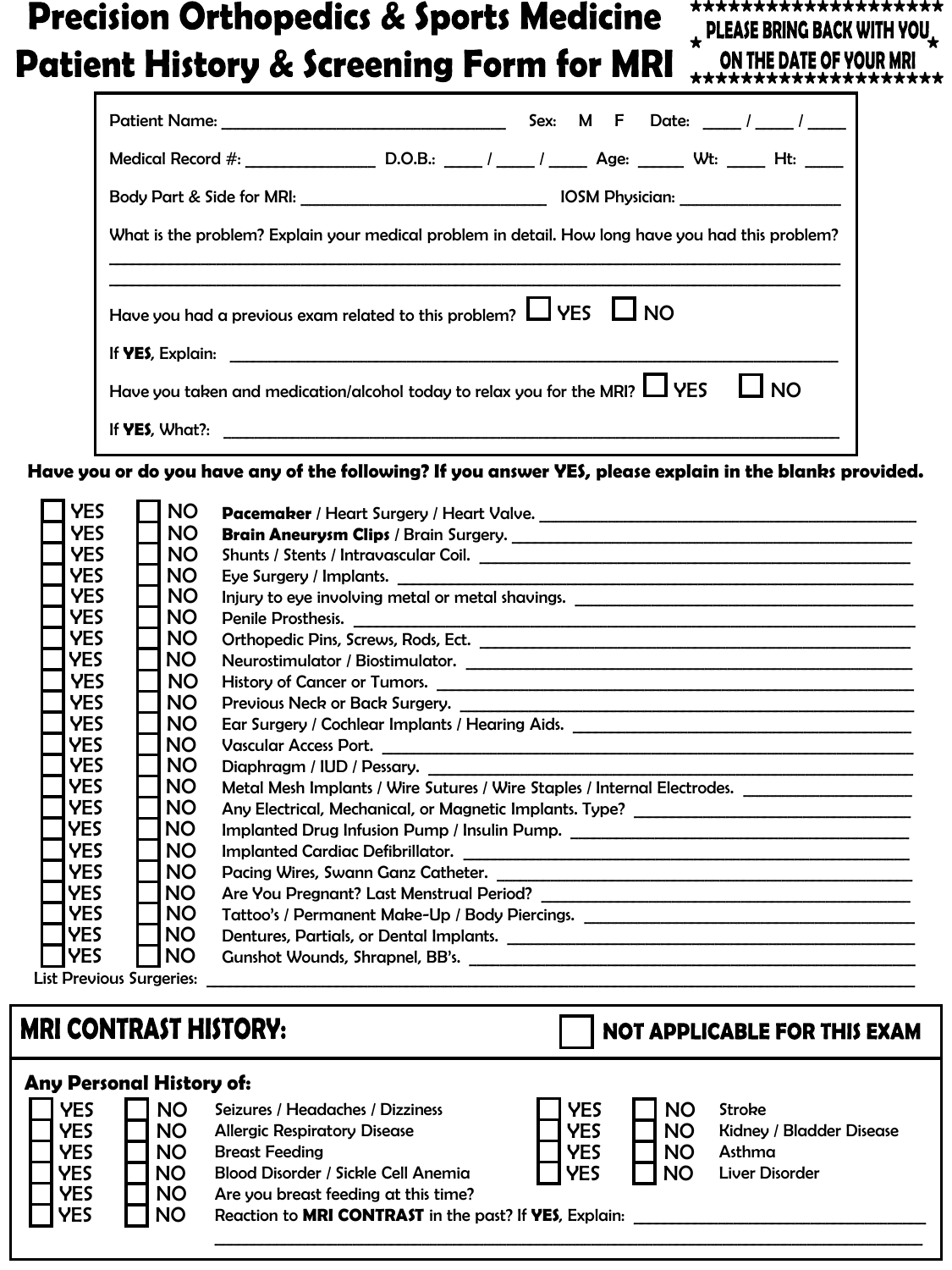Draw on the figures below where the pain or symptoms are located:



Please draw on the figure below the location of any metal in your (or the minor's) body:



Acknowledgement:

I have answered these questions to the best of my knowledge and understand the information presented to me. I have also informed the technologist that I am not pregnant at this time.

| Patient / Legal Guardian Signature                                                                                                                                                                                                       |  | <b>Technologist / Witness Signature</b> |                                                      | $\frac{1}{\text{Date}}$ $\frac{1}{\text{Date}}$ |  |
|------------------------------------------------------------------------------------------------------------------------------------------------------------------------------------------------------------------------------------------|--|-----------------------------------------|------------------------------------------------------|-------------------------------------------------|--|
| * FOR CLINICAL USE ONLY *                                                                                                                                                                                                                |  |                                         | Patient Discharge Instructions: $\Box$ YES $\Box$ NO |                                                 |  |
|                                                                                                                                                                                                                                          |  |                                         |                                                      | <b>NOT APPLICABLE FOR THIS EXAM</b>             |  |
| <b>PROHANCE</b><br><b>CC OF MAGNEVIST WITH A</b> $Q_{\text{G$\alpha$}} \& = \frac{1}{\text{Time}} \times \frac{1}{\text{Time}}$ <b>BY</b> $Q_{\text{H}}$ $\qquad \qquad \text{S}\& = \frac{1}{\text{Time}} \times \frac{1}{\text{Time}}$ |  |                                         |                                                      |                                                 |  |
|                                                                                                                                                                                                                                          |  |                                         |                                                      |                                                 |  |
|                                                                                                                                                                                                                                          |  |                                         |                                                      |                                                 |  |
|                                                                                                                                                                                                                                          |  |                                         |                                                      |                                                 |  |
| IF ADDITIONAL SPACE IS NEEDED FOR DOCUMENTATION USE PATIENT NOTES FORM                                                                                                                                                                   |  |                                         |                                                      |                                                 |  |
| Discharged instructions for contrast reaction given? $\Box$ YES $\Box$ NO                                                                                                                                                                |  |                                         |                                                      |                                                 |  |